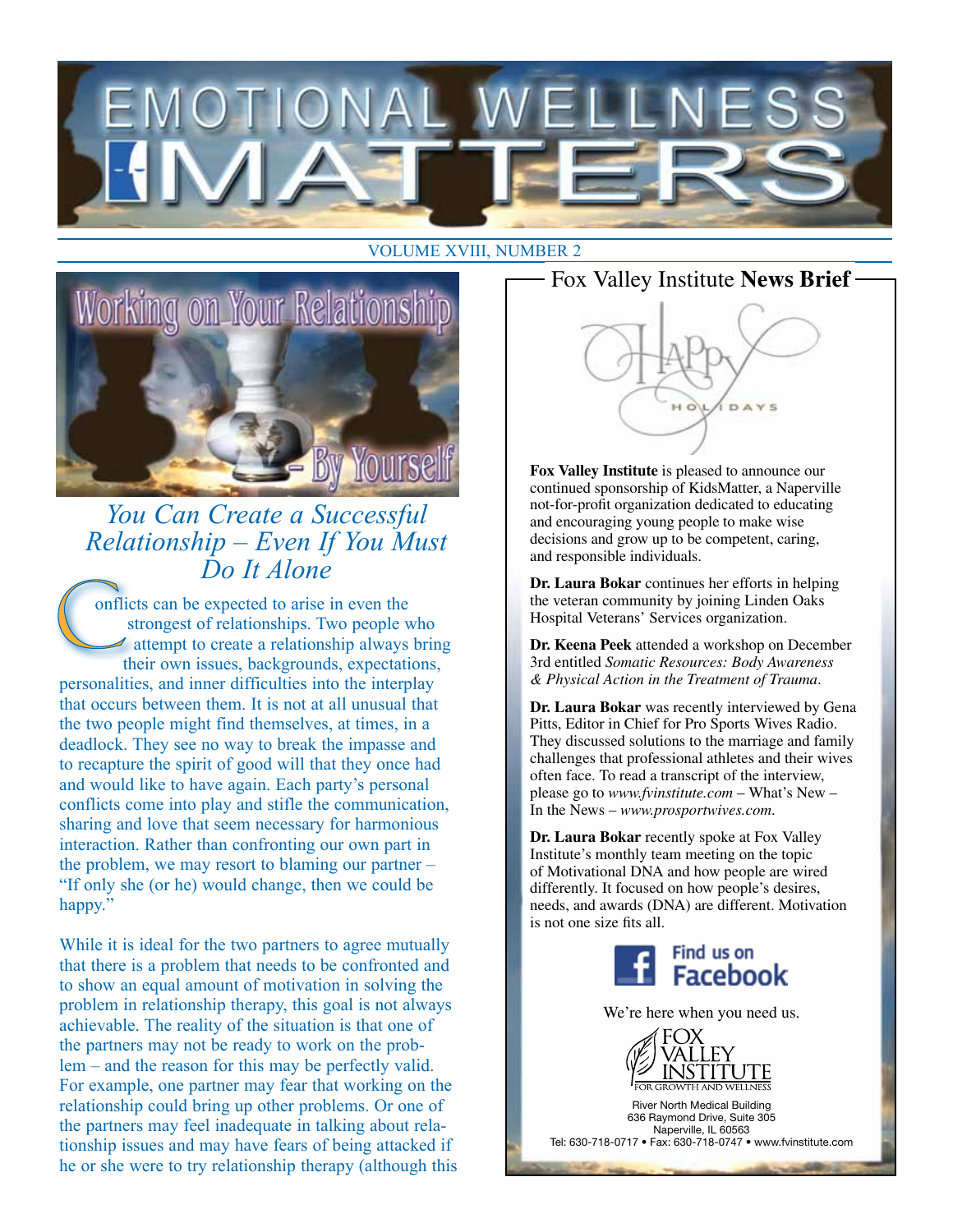is, in reality, a highly unlikely event). Or perhaps the partner feels unable to make the changes which have been called for in the past. Commonly, one of the partners just doesn't see that there is a problem, and therefore fails to see his or her contribution to the difficulties. Whatever the reason, there are times when one partner is simply not ready to work mutually on the relationship. This is a fact which must be accepted. But it does not mean that the relationship is doomed. Rather than condemning our partner for his or her inability to work on the relationship, it is far more productive to show respect for our partner's view and to take matters for bettering the relationship into our own hands. There is a great deal that one partner, acting alone, can do to create a relationship which is happier and more fulfilling for both parties.

Working alone on a relationship problem can mean that we have to take a look at our own issues and our contribution to the difficulties with our partner. While this challenge is not always easy, the payoff in terms of our own emotional wellness can be enormous, both for our own future personal happiness and for the success of our relationship. Working solo on a relationship may mean coming to terms with the anger we have fostered (perhaps for years), taking responsibility for our own happiness, breaking out of our old ways of seeing the world, changing our expectations about how we should live everyday, and accepting the good in our relationship as being good enough. It may mean letting go of some of our most entrenched behaviors. We may even find that letting go can bring us tremendous rewards that we never expected.

Think of a relationship as a system with two parts which strives to achieve balance. It can be compared to a see-saw. When one of the partners makes a shift, the other partner has to make a comparable shift to maintain the balance. This often works negatively. For example, if Chris reminds Michael to take out the trash, Michael, feeling controlled, might back off and stop communicating. In turn, Chris then criticizes Michael even further for breaking off communication – and Michael retreats even further. A balance is achieved in this case with a pattern of blame and withdrawal. How can the balance shift in a more positive direction? Chris might decide to stop reminding Michael to take out the trash. In fact, Chris starts taking out the trash. Michael does not feel controlled in this case and has no need to break off communication. Showing appreciation to Chris for doing this chore, Michael

starts taking out the trash. Both parties win in this case, and a positive balance is achieved in the relationship. (Of course, this could backfire on Chris, who may end up taking out the trash all the time. But at least the old pattern is broken, communication now has a chance to succeed, and Chris can assess whether it is more important to maintain the relationship with new groundrules, even though it is flawed and far from ideal, or to continue the old pattern of blame and withdrawal.)

Here are some ways that one party, working alone, can improve a relationship –

# Take Care of Your Own Needs

We often look to our partner to provide for our needs, and this can be a big mistake. People, whether they are in a relationship or not, need to function in a whole and complete manner. The best relationships are generally those in which two healthy and fully functioning adults come together and enhance each other with love, support, trust and nurturance. They appreciate the gestures of love that they receive from their partner, but they would be able to live full and complete lives even if they were not in a relationship.

We sometimes think that the two people should give equally to the relationship in order to achieve a balance – but it may be more productive to see the balance in a different way. Think instead about achieving a balance within yourself, so that the question becomes one of deciding how much to give to the relationship and how much to give to yourself. There are some things that you may want and which you can provide for yourself. You see these things as non-negotiable. For example, if your partner is always late for social events and you find this unacceptable, try going once alone – and the next time your partner will probably be ready on time. If your partner feels threatened by this, gets angry and starts an argument, try showing some empathy and decisiveness. Don't participate in the argument. Simply say that you understand your partner's feelings, but that this is something which is very important to you and you have decided to do it. It does not mean that you are rejecting or abandoning your partner, but it does mean that you are asserting yourself in a healthy way and taking care of your own needs. A simple act of asser-

**This newsletter is intended to offer general information only and recognizes that individual issues may differ from these broad guidelines. Personal issues should be addressed within a therapeutic context with a professional familiar with the details of the problems. ©2010 Simmonds Publications: 5580 La Jolla Blvd., #306, La Jolla, CA 92037 Website ~ www.emotionalwellness.com**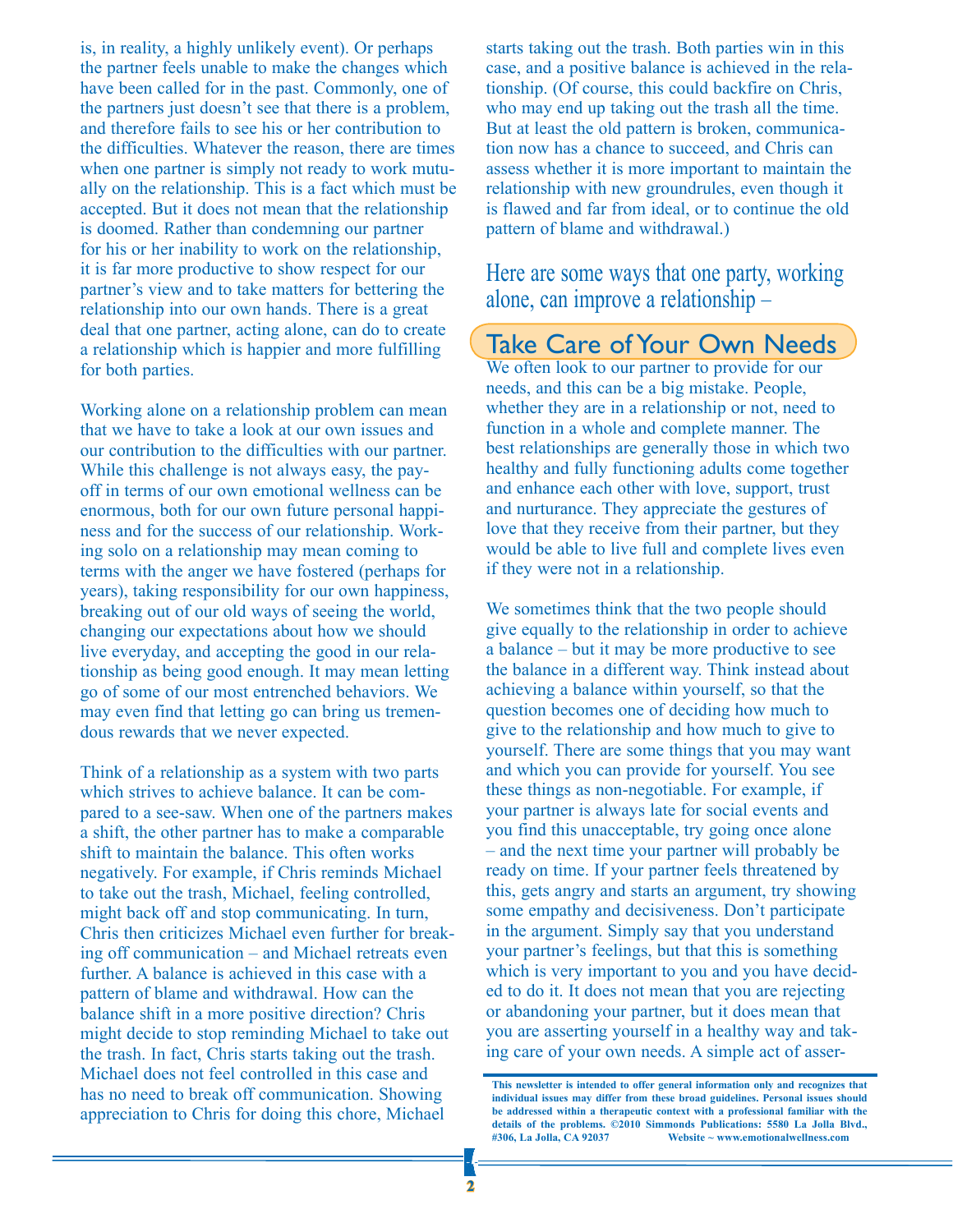tiveness can often break a destructive pattern of mutual neediness.

# Do the Exact Opposite of What You Have Been Doing

Each partner in a relationship plays a role. It is important to identify the role that each of you plays and then try to make a change. One way of accomplishing this is to identify your role and then do the exact opposite. This takes courage, because of fear that abandoning our previous role will only make the problem worse. In truth, however, changing this role will compel your partner to make a change as well, a change which may enhance the relationship. For example, Joan complains that Jeff plays golf all the time and doesn't have time for her. Joan plays the role of the one who nags and Jeff plays the role of the one who rebels by playing golf. If Joan were to change her role from nagging to supporting, Jeff might make a change from rebelling to cooperating. Joan could learn to play golf herself, ask Jeff about his day on the course, and buy him some golf-related gifts. She could also cultivate her own interests. Jeff, in turn, realizing that Joan is now doing the exact opposite of what she had been doing, will no longer feel that he has to rebel against her. Because she shows support for his interests, he will then reciprocate by showing more concern for her needs. People respond much more readily to support than to criticism. The old destructive pattern has now been broken and each partner is now free both to pursue their own needs and to give to the other.

#### Relax Your Definitions of the Power Struggle

When we are involved in a relationship conflict we often resort to all-or-nothing thinking, and it is difficult to think outside of this box – "I am right and my partner is wrong." The more you insist on your point of view, the more your partner defends his or her position. The two opposing ways of thinking become entrenched. It is helpful to defuse the situation by trying to develop empathy for your partner's point of view and by relaxing the sense of urgency you have about your own views. The following thoughts can help to increase the flexibility of your thinking: "My partner is just being herself. She means no harm. She's trying to do her best. I need to appreciate her just the way she is. I need to stop trying to change her or to convince her that I am right." When you try to get your partner to see things the way you do, you are actually searching for love and closeness. You want complete support, a partner who can affirm your way of thinking. Understand, though, that this is exactly what your partner is searching for too. Try to empathize with your partner's view, and this can open the door to the closeness you want. You may feel an urgency or anxiety about asserting your own view. You don't have to abandon your views, but you can work on the anxiety you feel about affirming your views. It helps to take a live-and-let-live approach to your struggle. Relax – and trust that things will work out well. And they often do.

### Ask Your Partner to Help You Solve Your Problem

Rather than blaming your partner and creating an air of defensiveness, try reframing the problem. Make it clear that you are the one having the difficulty, and ask for your partner's help in solving your problem. For example, instead of blaming your partner for spending too much money, it might be more helpful to find a good time to have a talk about how you feel very vulnerable financially – and then enlist your partner's support in finding ways for you to feel more financially secure. You will find that taking ownership of the problem yourself can bring you much more support and closeness within the relationship. You can help create the conditions where your partner has an opportunity to rise to the occasion rather than feel blamed because your needs are not being met.

Ί SEARCH THY OWN HEART – what paineth thee in others in thyself may be.

*– John Greenleaf Whittier*

Working alone on your relationship means working on yourself. By making a shift in how you define your own sense of self, thoughts and feelings, you can help create the conditions which bring your relationship into a state of mutual harmony, support and love. A trained professional therapist can help you identify and modify patterns in the way you approach your relationship. The rewards can be immeasurable – for both you and your partner.